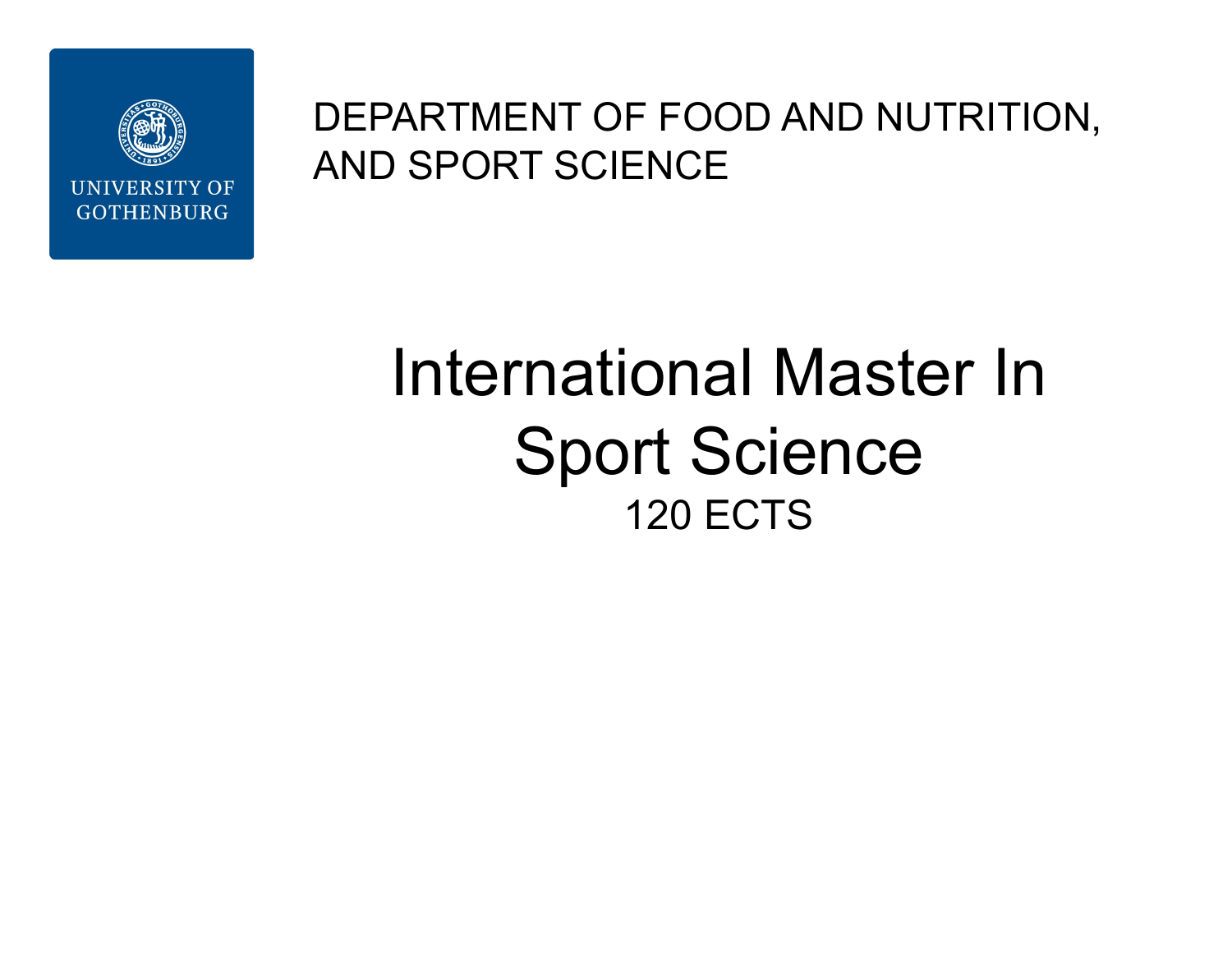### **Overall goals**

- The international master courses in sport science targets students with a bachelor degree in sport science, food and nutrition, medicine, nursing, physiotherapy or equivalent who wants to develop their academic knowledge and skills.
- The structure and content of the included master courses are designed and coordinated to provide the student the knowledge and skills to be able to perform independent scientific work and to master the methods and equipment required, as well as to plan and realize the future career.
- The emphazis of the master courses is on critical thinking and evaluation, and scientific argumentation as well as on practical skills.
- Both quantitave and qualitative research approaches are considered.
- The master thesis completes the achievement of the master degree, and may consist of a theoretical work or a project involving practical measurements, either as part of existing institutional research projects or based on own ideas.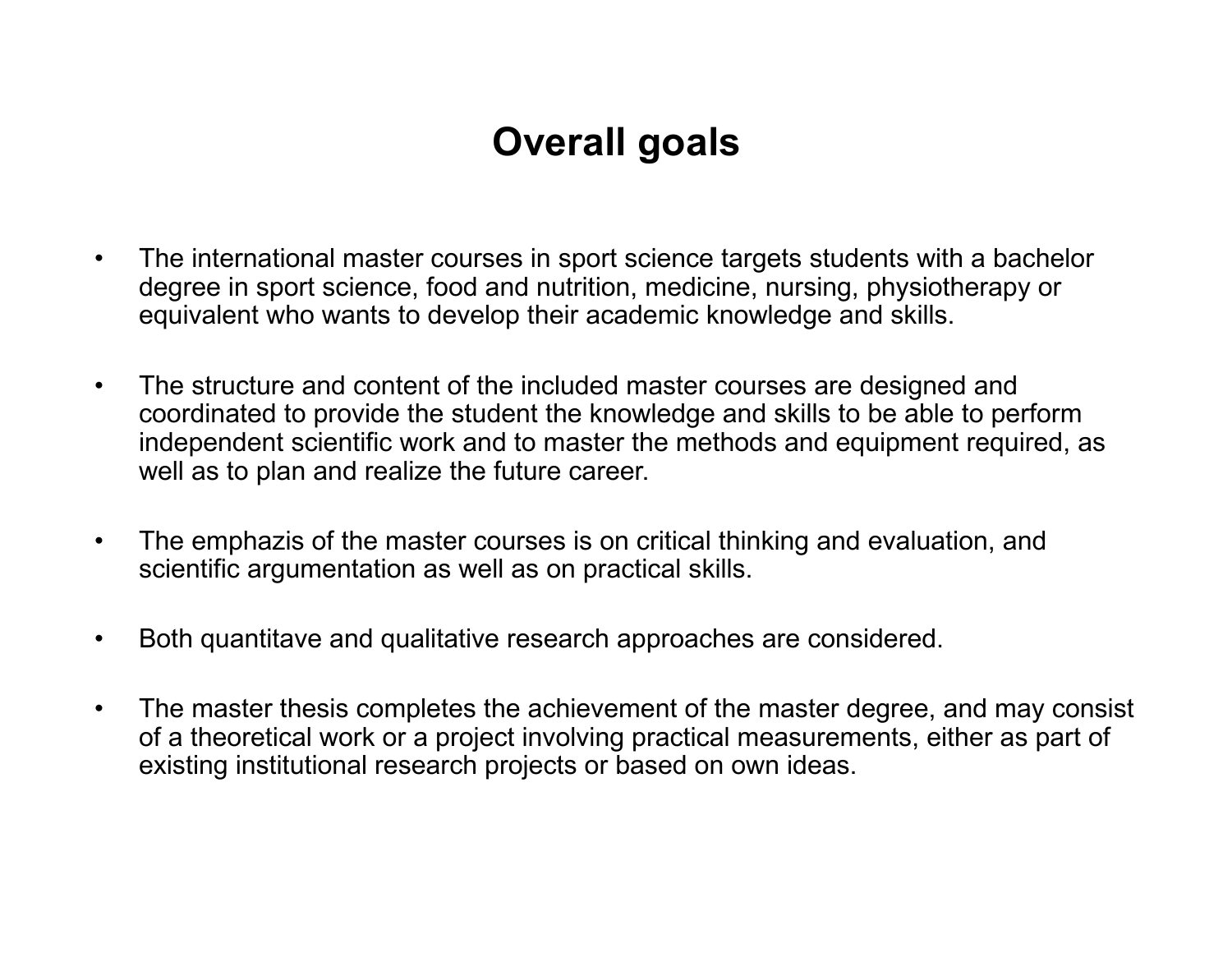### **Year 1 Year 2**

**Fall**

**Spring**

| <b>IKA301</b><br><b>Measurement</b><br>methods 1: Diet and<br>physical activity<br>7.5 ECTS (50% speed) | <b>IKA302</b><br><b>Measurement</b><br>methods 2:<br>Movement, strength,<br>body composition<br>and physical capacity<br>7.5 ECTS (50% speed) | <b>MHA201</b><br><b>Subject</b><br>special-<br>isation<br><b>7,5 ECTS</b> |                                                               | <b>MHA301</b><br><b>Research</b><br>perspectiv<br>es and<br>methods<br><b>7,5 ECTS</b><br>(25%<br>speed) | Internship<br>15 ECTS<br>$(50\%$ speed) |  |
|---------------------------------------------------------------------------------------------------------|-----------------------------------------------------------------------------------------------------------------------------------------------|---------------------------------------------------------------------------|---------------------------------------------------------------|----------------------------------------------------------------------------------------------------------|-----------------------------------------|--|
| <b>IKA303</b><br><b>Critical analysis in</b><br>health promotion<br>7.5 ECTS (50% speed)                | <b>IKA304</b><br>Sports medicine in<br>health and<br>performance<br>7.5 ECTS (50% speed)                                                      | (25%<br>speed)                                                            |                                                               |                                                                                                          |                                         |  |
| <b>Qualitative research methods</b><br>7.5 ECTS (100% speed)                                            |                                                                                                                                               |                                                                           | <b>IKA202</b><br><b>Master thesis</b><br>30 ECTS (100% speed) |                                                                                                          |                                         |  |
| Applied quantitative data analysis<br>7.5 ECTS (100% speed)                                             |                                                                                                                                               |                                                                           |                                                               |                                                                                                          |                                         |  |
| Intervention strategies in health<br>and performance<br>15 ECTS (100% speed)                            |                                                                                                                                               |                                                                           |                                                               |                                                                                                          |                                         |  |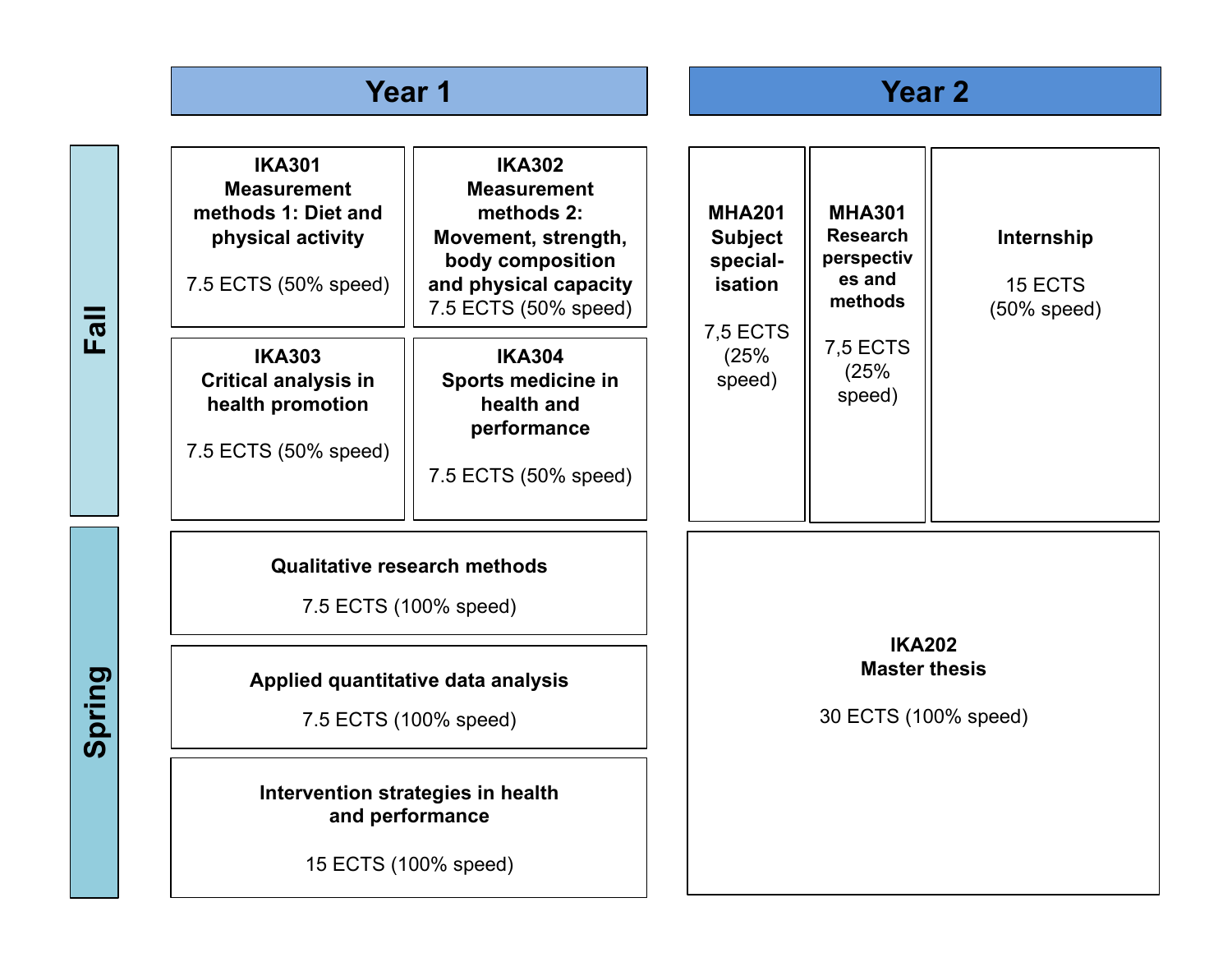### **Measurement methods 1**

Diet and physical activity (*Mätmetoder 1: kost och fysisk aktivitet) 7.5 ECTS (50% speed)*

### **Overall goal**

Gain deeper understanding and practical skills in performing and evaluating measurement of diet, food habits and physical activity.

- *Theoretical lectures* for understanding and training in critical thinking concerning methodological use of different subjective and objective methods and analysing techniques.
- *Practical experiments* to design and perform measurements and to evaluate reliability, validity and usability of different methods.
- *Presentation seminars* to debate and evaluate outcomes of the practical experiments, as well as to train in scientific argumentation and critical thinking.
- *Skill training* in using measurement devices, methods, softwares, creating datasets, searching databases and reading scientific papers.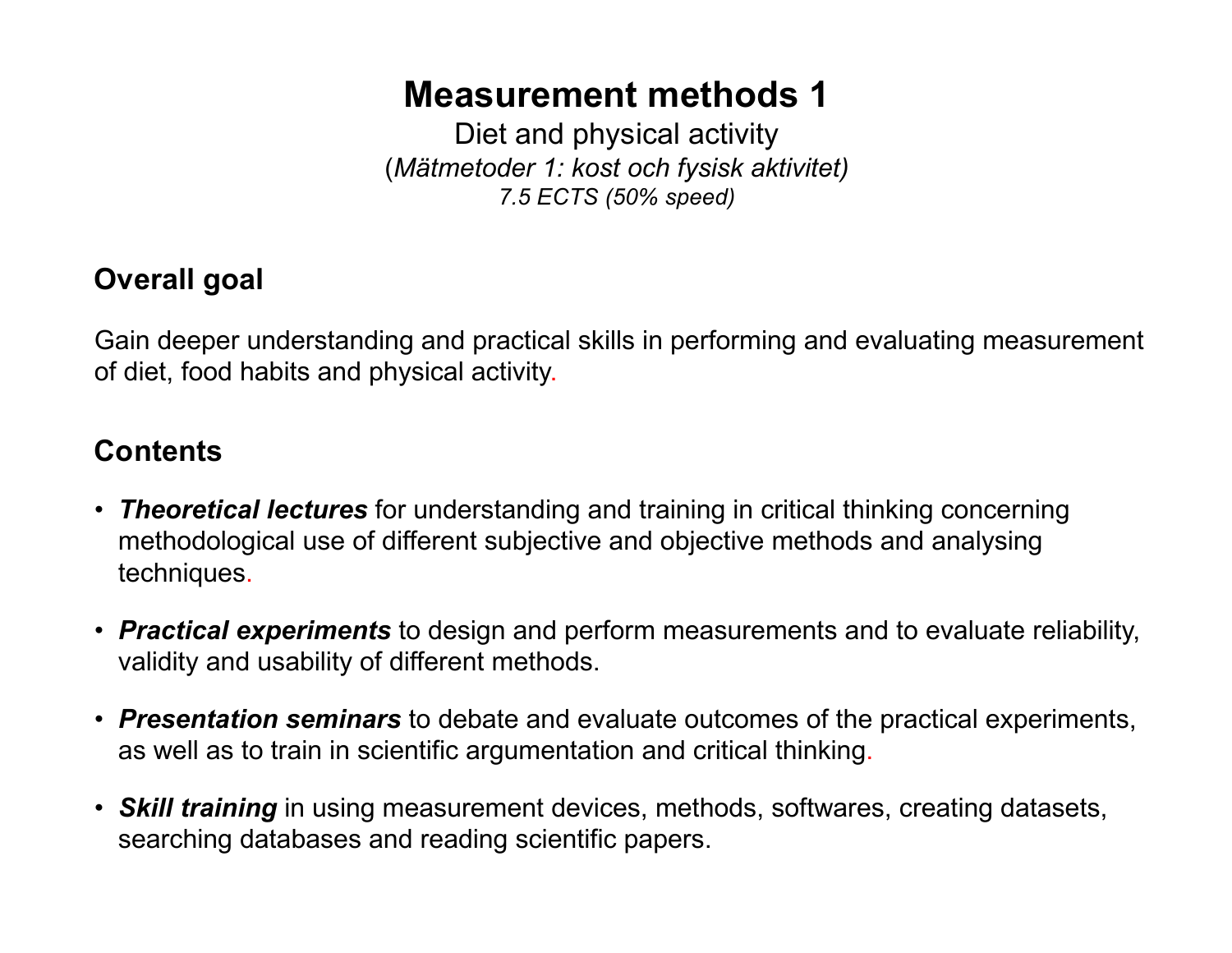### **Measurement methods 2**

Movement, strength, body composition and physical capacity (Mätmetoder 2: Rörelse, styrka, kroppssammansättning och fysisk kapacitet) *7.5 ECTS (50% speed)*

### **Overall goal**

Gain deeper understanding and practical skills in performing and evaluating measurement of movement, strength, body composition and physical capacity.

- *Theoretical lectures* for understanding and training in critical thinking concerning technical, physiological and mathematical background of different devices and approaches.
- *Practical experiments* to design and perform measurements and to evaluate reliability, validity and usability of different methods.
- *Presentation seminars* to debate and evaluate outcomes of the practical experiments, as well as to train in scientific argumentation and critical thinking.
- *Skill training* in using measurement devices, methods, softwares, creating datasets, searching databases and reading scientific papers.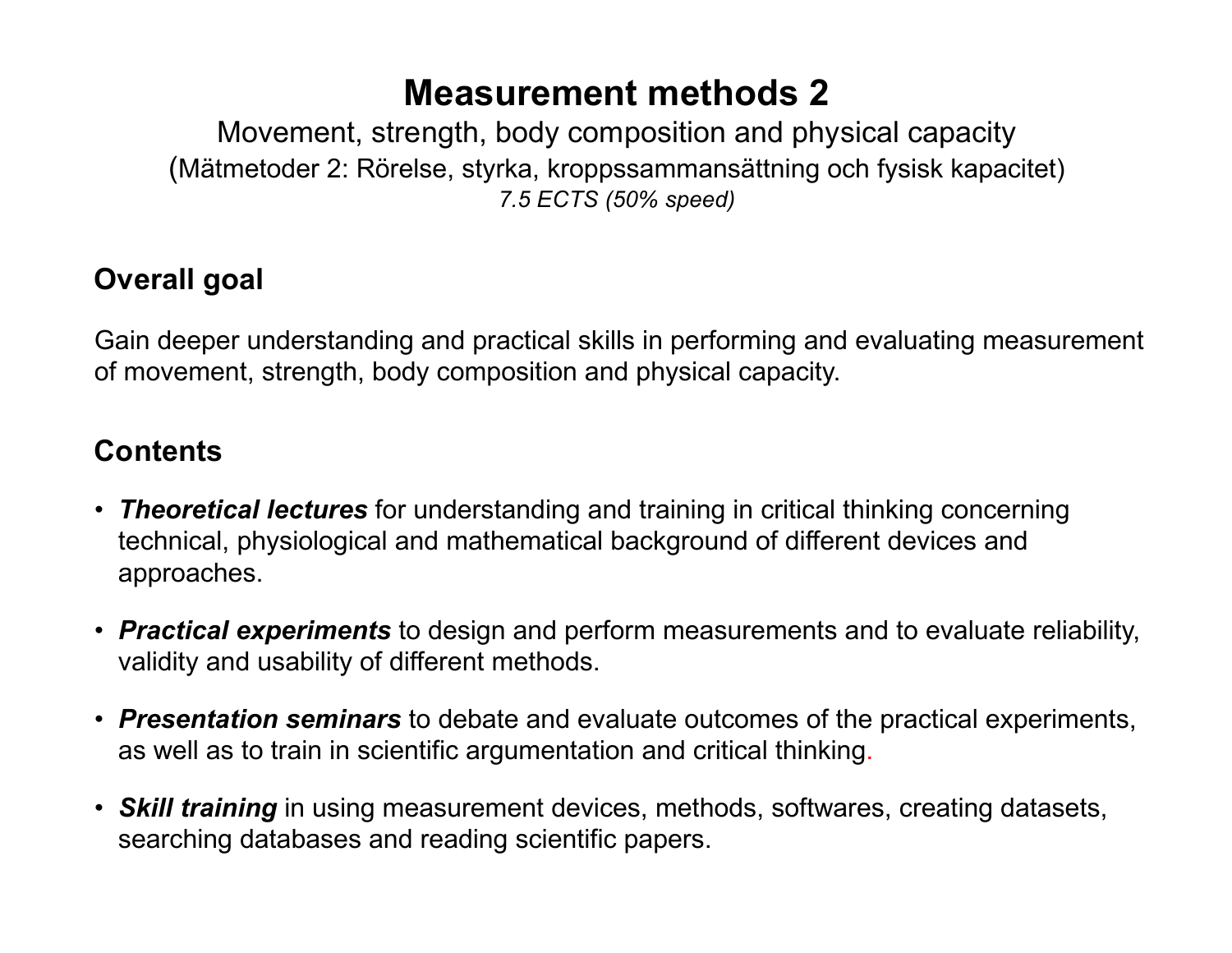### **Critical analysis in health promotion**

(Kritisk analys i hälsopromotion) *7.5 ECTS (50% speed)*

### **Overall goal**

Gain knowledge about contemporary definitions and theories of health, health education and health promotion, and to critically analyse their relevance for the promotion of healthy diet, food habits and physical activity.

- *Contemporary definitions and theories* of health, health education and health promotion are introduced and analyzed, specifically in relation to the promotion of healthy diet, food habits and physical activity.
- The *link between theory and strategy* and the methodological rigor of health promotion interventions will be analyzed.
- The emphasis of the course is on the *ability to analyze and evaluate* concepts, theories and methods in health promotion, as well as on the ability to argue and take an advocay role on issues related to health promotion.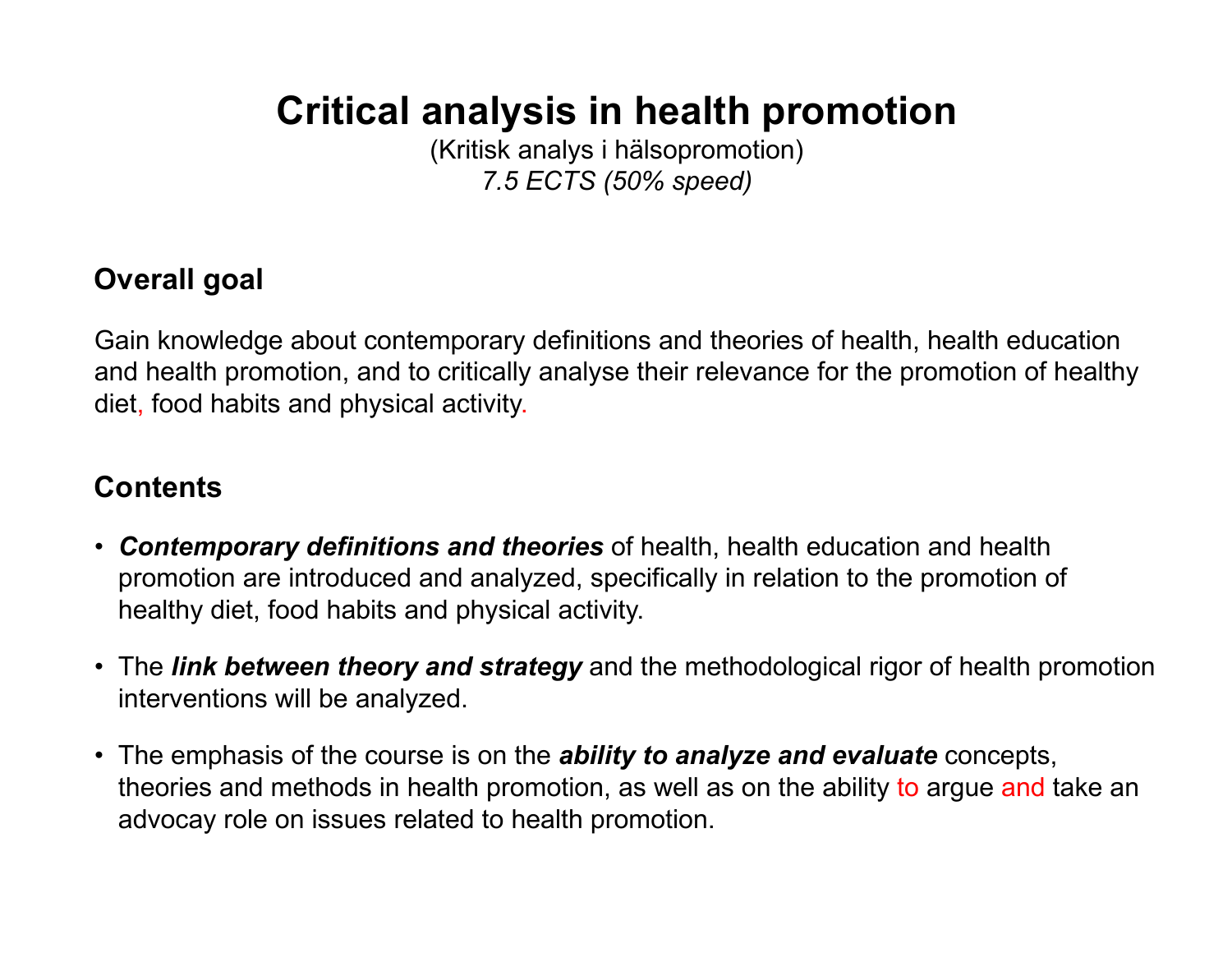### **Sports medicine in health and performance**

(Idrottsmedicin inom hälsa och prestation) *7.5 ECTS (50% speed)*

### **Overall goal**

Gain deeper knowledge about how trauma and medical disorders will affect sport performance, as well as how physical activity affects health.

- *Theoretical lectures* to provide an overview and understanding of treatment in sports traumatology and of sports medicine issues.
- *Tasks with literature reviewing* to train in searching, evaluating, critical thinking in the field of sports medicine.
- *Seminars* to present the results of the review task and to train in debating and argumenting.
- *Practical sessions* to train in scientific writing/reviewing and in different techniques and actions relevant in sports medicine.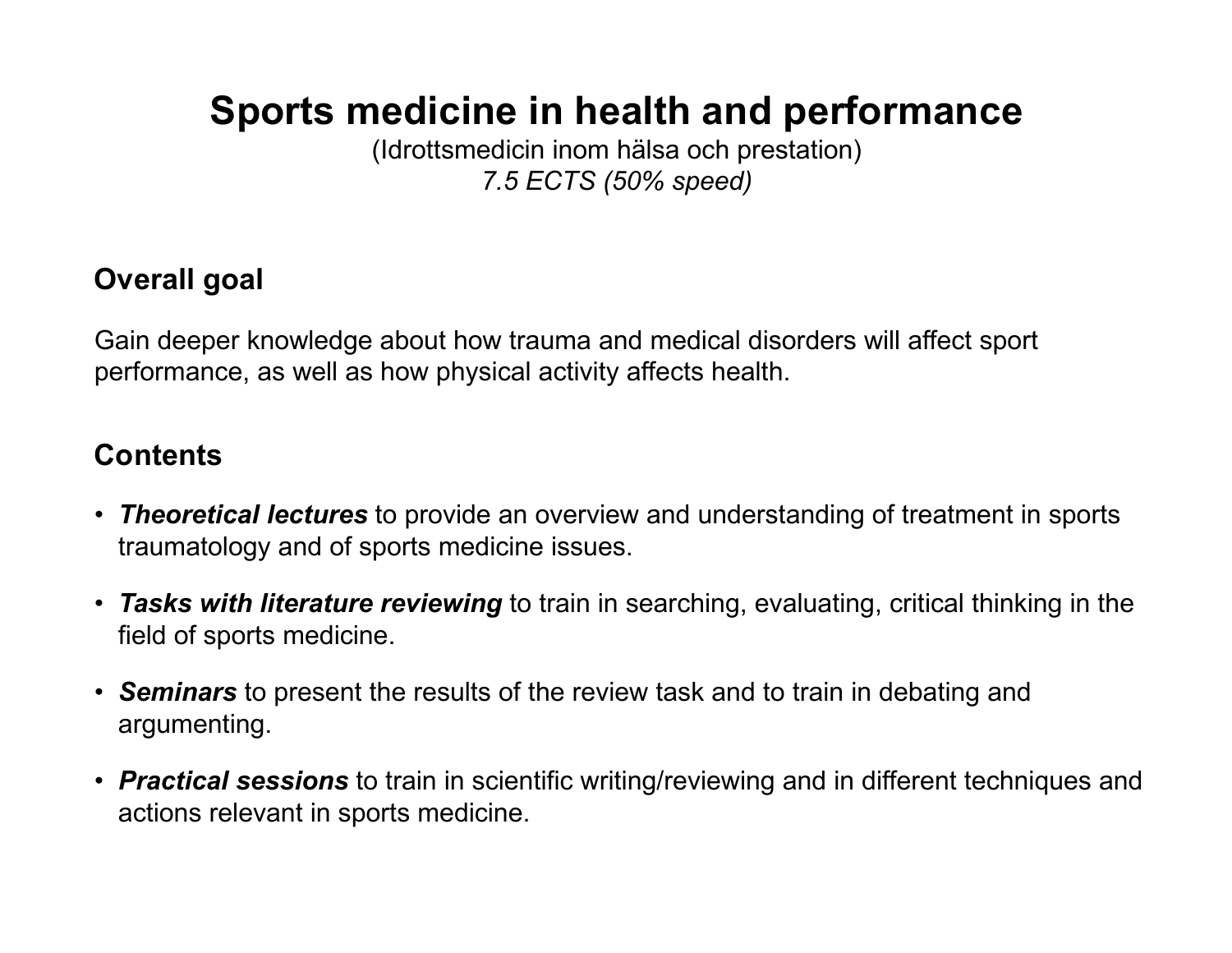### **Qualitative research methods**

*7.5 ECTS (100% speed)*

### **Overall goal**

To develop understanding of what qualitative research is, to deepen knowledge about the conduct of qualitative research methods, and to gain knowledge and experience in qualitative content analysis.

- *Background* to qualitative research methods.
- *Ethical issues* in qualitative research methods.
- Qualitative research *approaches* used by department researchers.
- Key qualitative research *methods in practice* through examples from the department.
- Data analysis methods *qualitative content analysis* and *discourse analysis.*
- *Practice* of qualitative data analysis methods.
- Qualitative data *presentation possibilities.*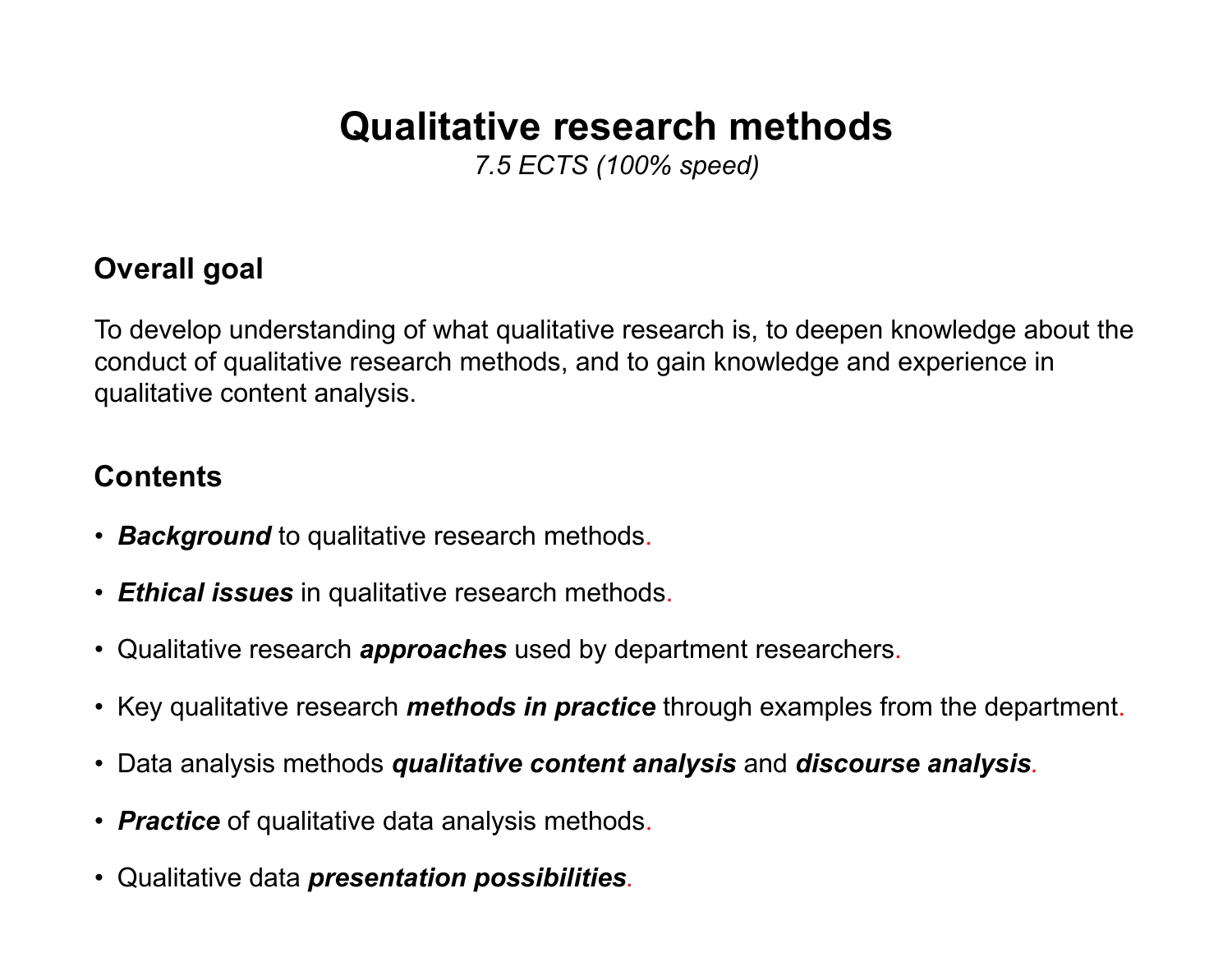### **Applied quantitative data analysis**

*7.5 ECTS (100% speed)*

### **Overall goal**

Develop practical skills of analyzing data and an independent capacity to accurately decide what statistical tests will be appropriate for a particular research objective.

- *Fundamentals of the SPSS software* to investigate relationships in diet, food habit, physical activity and health.
- *Statistical skills* by exploring SPSS and its different topics.
- *Concepts and theoretical assumptions* of statistical tests.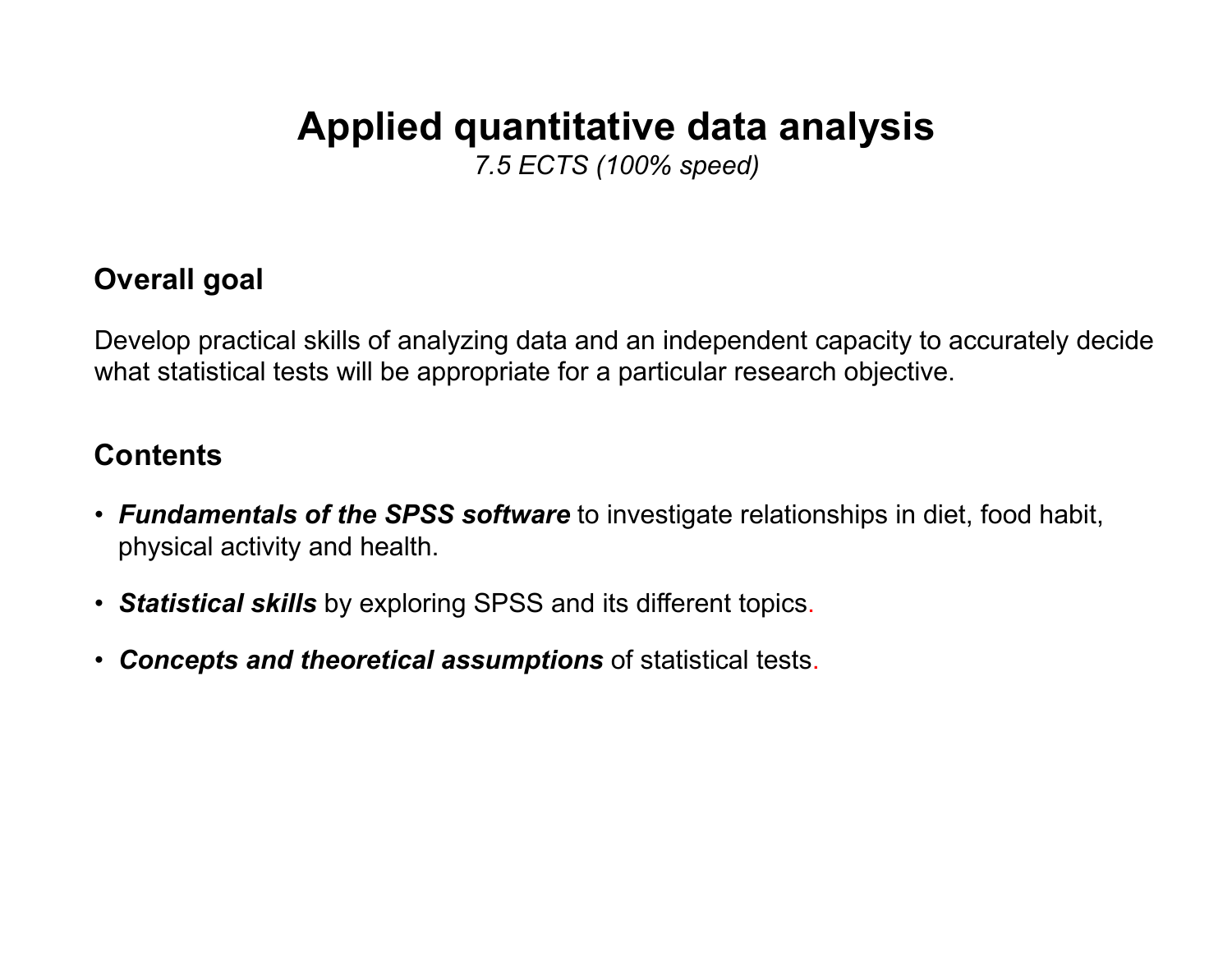### **Intervention strategies in health and performance** *15 ECTS (100% speed)*

### **Overall goal**

Develop sociocultural understanding how peaople learn and develop in health and performance contects, gain experience of interventions in health and performance contexts and be able to to critically evaluate them, and acquire skills to develop health and performance strategies based on sociocultural principles and concepts.

- *Read, evaluate and discuss* theoretical and practically-oriented literature.
- Familiarization with *professional fields* and developing *observation schedules.*
- *Supervision sessions* to critically evaluate and discus intervention practices.
- *Develop* coaching and teaching concepts to promote health and performance changes.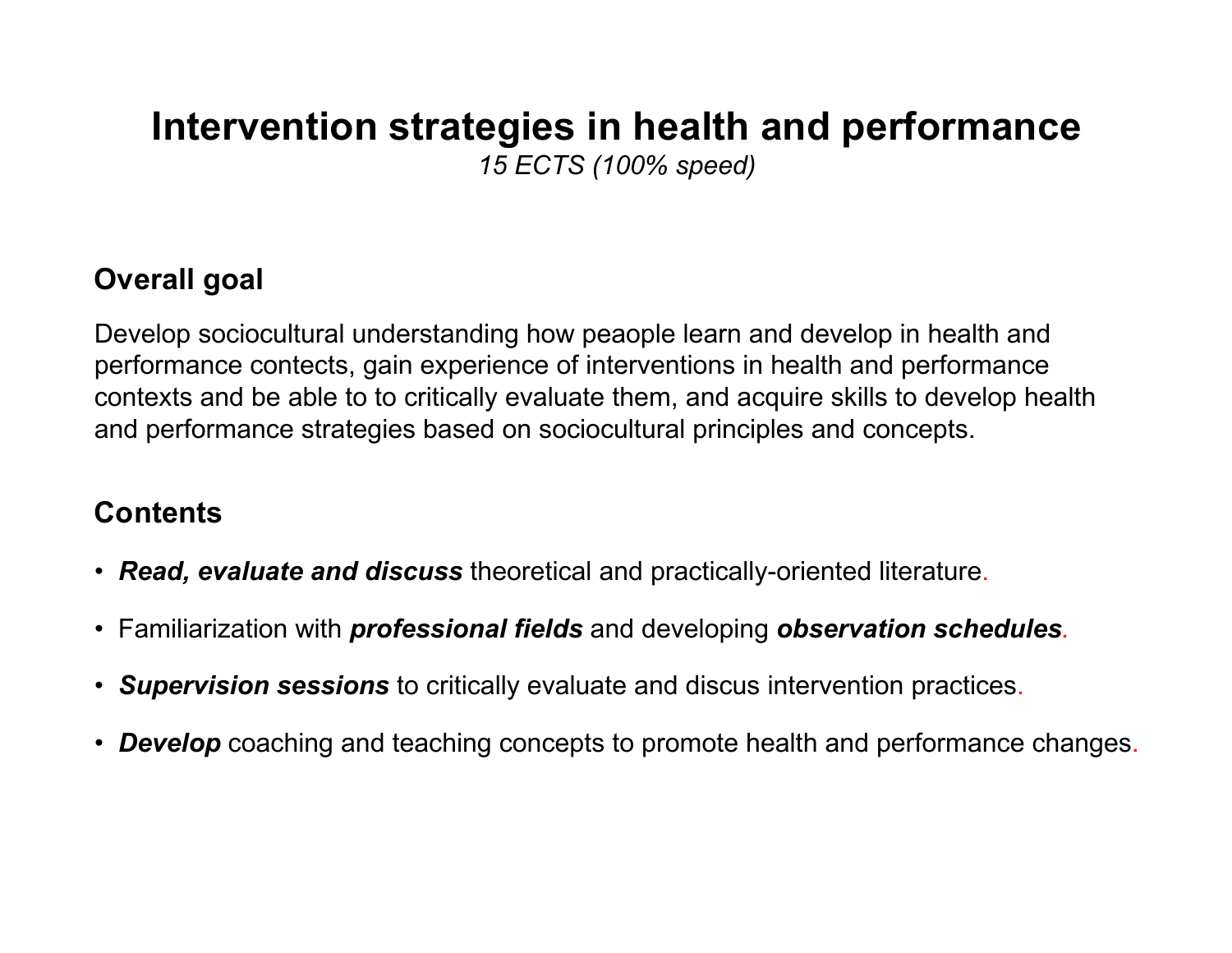### **Subject specialization**

*7,5 ECTS (25% speed)*

### **Overall goal**

To develop the skills to search, evaluate and critically assess research in a subject area of special interest to the student.

- Perform a *literature review* and present and discuss the results on a seminar with opponentship.
- *Search for scientific articles* in relevant databases using well defined inclusion and exclusion criterias.
- *Evaluate articles* with a focus on theoretical and methodological perspectives and approaches.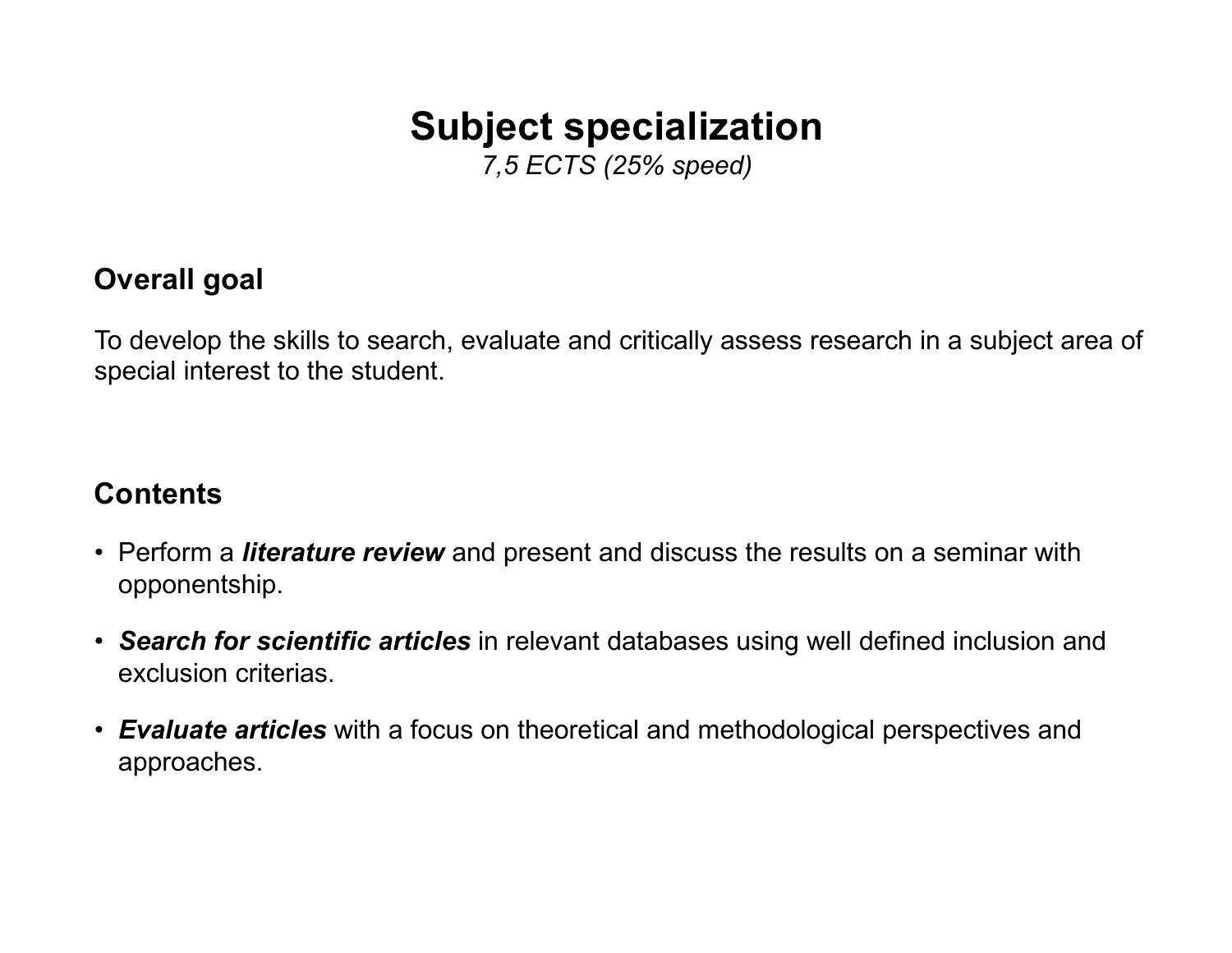## **Research perspectives and methods**

*7,5 ECTS (25% speed)*

### **Overall goal**

To gain deeper knowledge and skills in good scientific practice and to develop a plan for the master thesis work.

- *Theoretical lectures* with discussions on the components of the research process, including e.g. study design, data collection, research reporting, evalutation of research and literature, evidence, ethical issues.
- Training in *reading and evaluating* scientific papers and their quality.
- Write and prepare a *plan for the master thesis*, with a poster presentation seminar.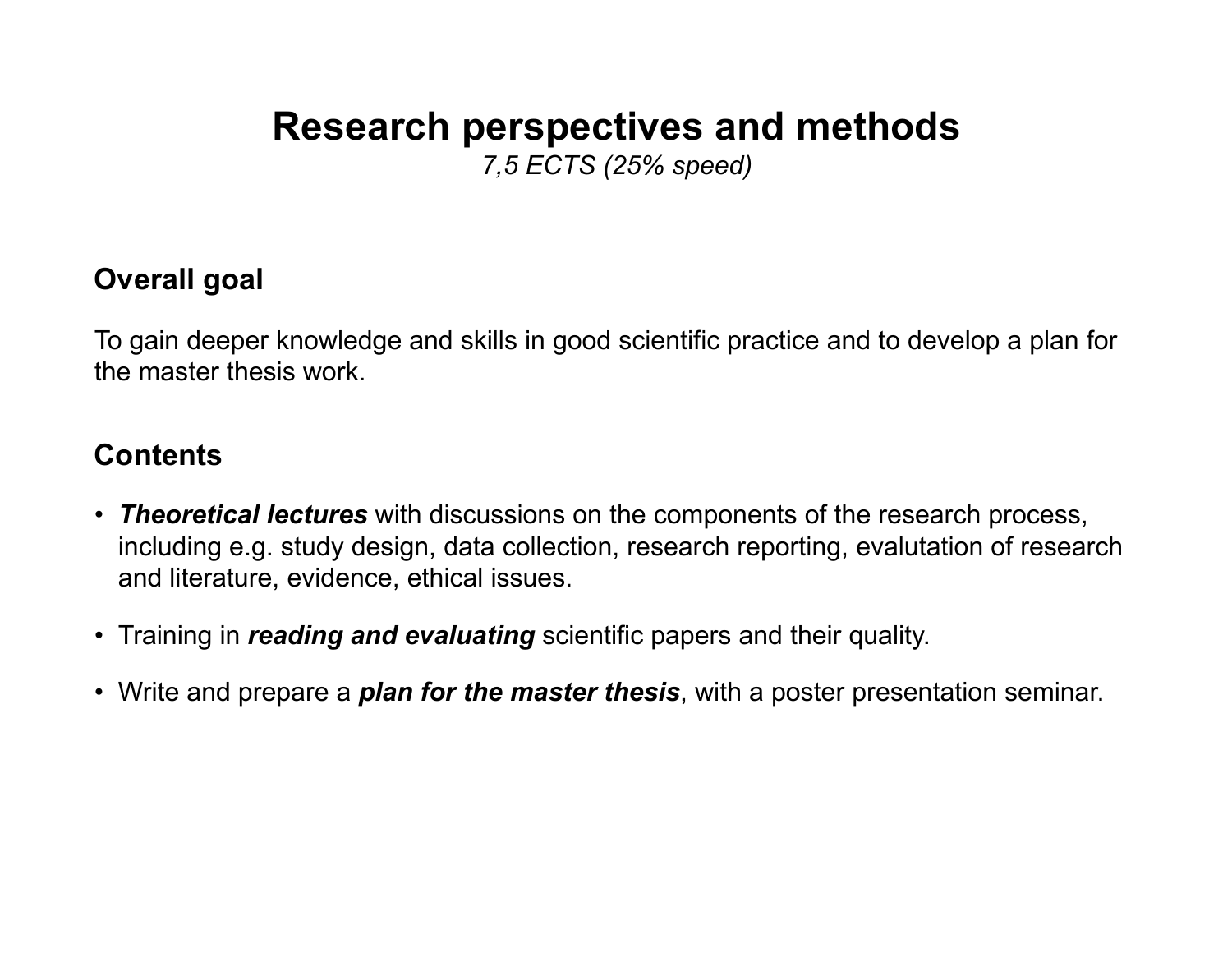### **Internship** *15 ECTS (50% speed)*

### **Overall goal**

To gain field experiences in the areas of nutrition and physical activity and identify own needs for further knowledge and competence development.

- *Professional or scientific field practice*, where the students are responsible for identifying, contacting and making arrangements with the work place.
- *Reporting of experience* and learning in relation to previous knowledge and skills, using literature to fill knowledge gaps.